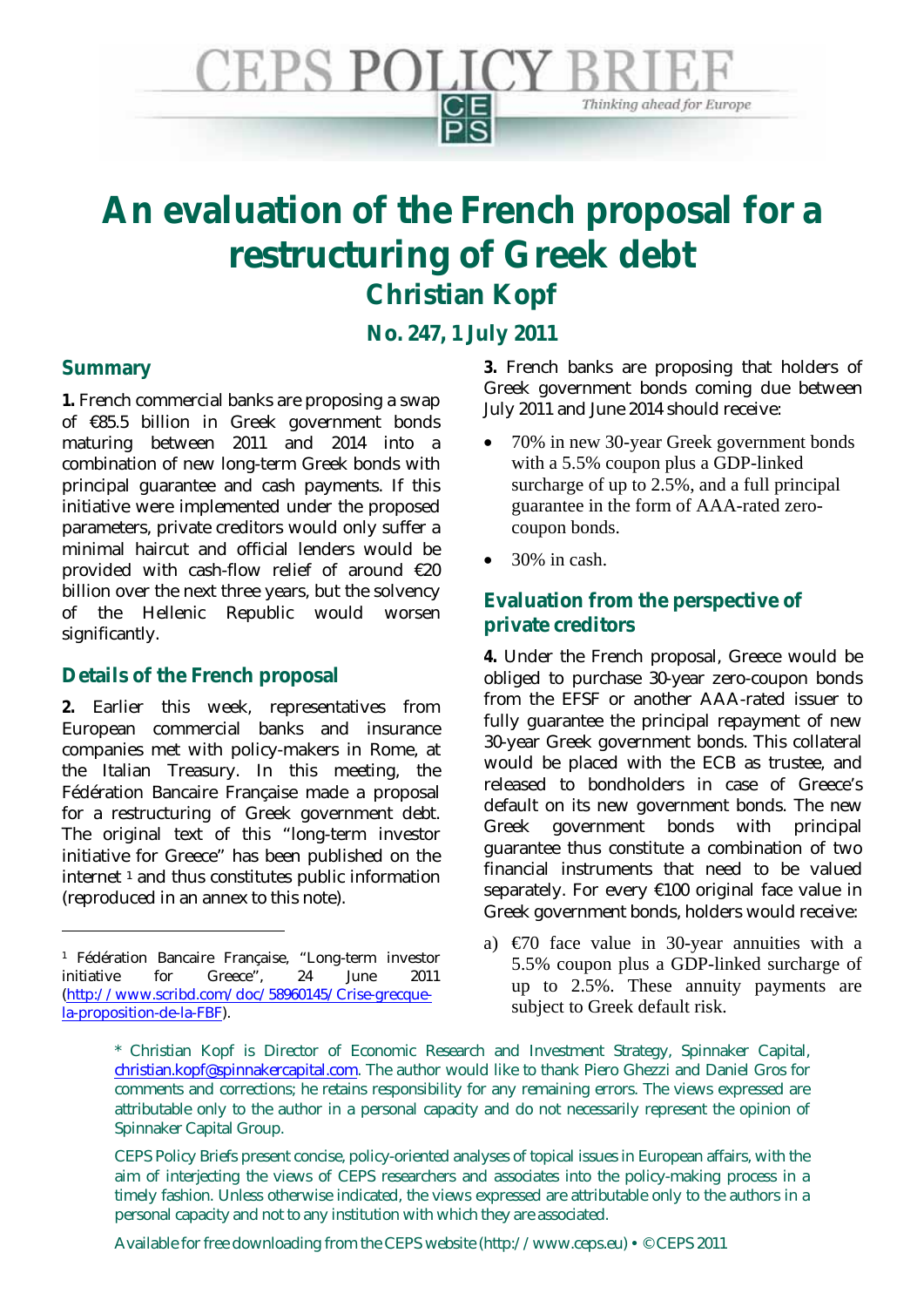- b) €70 face value in a 30-year risk-free zerocoupon bond.
- c)  $\bigoplus$  0 in cash.

**5.** The present value  $(PV_a)$  of the string of annuity payments (a) is defined as:

$$
PV_a = \frac{c \cdot P}{r} \left( 1 - \frac{1}{(1+r)^n} \right) + \sum \frac{W}{(1+r)^n}
$$

with *C* denoting the coupon rate, *P* the new principal as percentage of original face value, *W* payments from the GDP warrant, *r* the exit yield and *n* the maturity in years. Under the French proposal,  $C = 5.5\%$ ,  $P = 70\%$  and  $n = 30$ . For the sake of simplicity, we assign a value of zero to *W*. We will show below that a restructuring under these lines will not contribute to restoring sovereign debt sustainability for Greece. Therefore, we assume an exit yield *r* of 12%. Under these assumptions, the economic value of the annuity payments (a) is  $\epsilon$ 31 for every  $\epsilon$ 100 in original face value.

**6.** The second component of the package is designed to provide a guaranteed principal payment in 30 years. In order to achieve this, the Hellenic Republic would purchase zero-coupon bonds from the EFSF or another AAA-rated issuer. The present value of this zero-coupon bond  $(PV_b)$  is given by

$$
PV_b = \frac{P}{(1 + rf)^n}
$$

with *rf* denoting the interest rate of risk-free investments. If we take the 30 year zero-coupon rate that is derived by bootstrapping the euro swap curve as risk-free rate, then we can set  $rf = 3.78\%$ . Under this assumption,  $PV<sub>b</sub>$  amounts to  $\epsilon$  23 for every  $\epsilon$  100 in original face value.

**7.** Under an exit yield of 12%, the total value of the package is thus  $\epsilon$ 31 +  $\epsilon$ 23 +  $\epsilon$ 30 =  $\epsilon$ 84 for every €100 in original face value. The haircut for bondholders would be very small. If we assume an exit yield of 14.5%, which is the discount rate the market currently applies to three-year Greek government bonds, then we can assign an economic value of €79 for every €100 in original face value. On top of this, some value should be assigned to the GDP warrants which would be attached to the new securities. In any case, holders that have currently marked their holdings of three-year Greek government bonds to market would be able to record significant gains from current prices of around 60% of face value if they participated in the debt exchange.

# **Evaluation from the perspective of official lenders**

**8.** Greece has been using multilateral loans to repay maturing market debt after losing market access in the spring of 2010. Since the inception of the current programme, €29 billion out of total disbursements of €53 billion in international loans have been paid out to holders of maturing medium- and long-term government bonds. Official lenders have now accepted that Greece won't regain market access in the foreseeable future because private creditors view the country as insolvent. The IMF and the EU would have to provide Greece with additional loans of roughly €85.5 billion just to cover the remaining amortisation payments on medium-and longterm debt between July 2011 and June 2014, if they want to avoid burden-sharing with the private sector (key numbers taken from Table 13 in the Third Review of the IMF Programme2).

**9.** If all private creditors were to participate in the swap proposed by French banks, the required refinancing of market debt would drop significantly in the next three years. For every €100 in bonds coming due the Greek government would only have to pay private creditors €30 in cash, and it would have to spend €23 to purchase zero-coupon bonds as collateral. These cash outlets would have to be funded by new loans of €53 from official lenders. The Greek government would also be assuming new market debt with a face value of  $\epsilon$ 70 in the process.

**10.** Full endorsement of the French proposal by private creditors would thus reduce multilateral lending to Greece by around €40 billion for the period of July 2011 to June 2014 (from €85.5 billion to €45.3 billion). Assuming no participation by the ECB and a purely voluntary participation by private creditors would likely reduce this cash flow relief to €20 billion or so.

<u>.</u>

<sup>2</sup> International Monetary Fund, "Greece: Third Review Under the Stand-By Arrangement", IMF Country Report No. 11/68, March 2011 (http://www.imf.org/external/ pubs/ft/scr/2011/cr1168.pdf).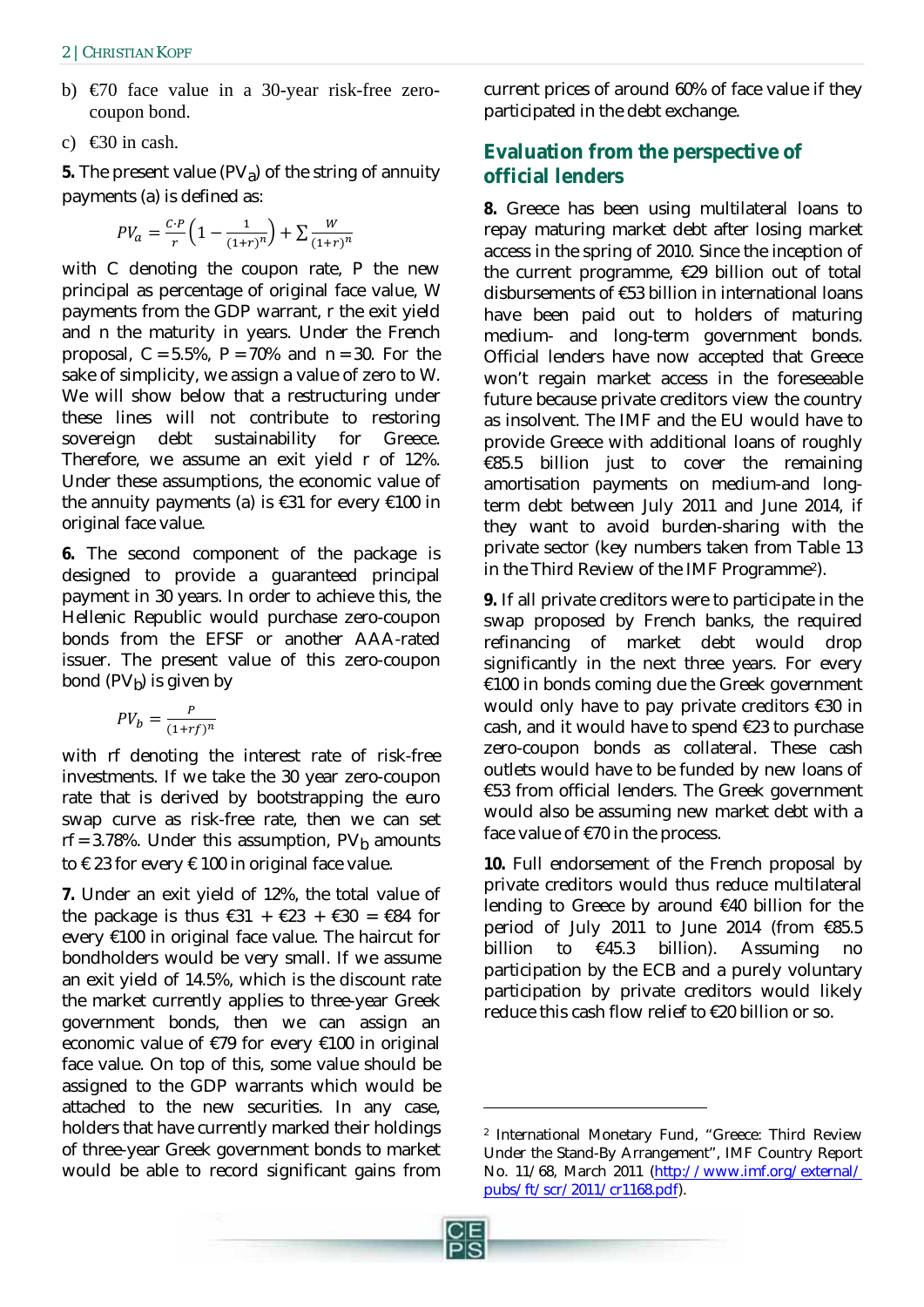## **Evaluation from the perspective of the Hellenic Republic**

**11.** Under IMF staff projections, Greece's interest payments on public debt will amount to 8.6% of GDP in 2014. This assumes that new debt is contracted at Bunds + 300 basis points (see Table 8 in the Third Programme Review). The costs of this magnitude are outside the range of the debt servicing expenditures that advanced economies have sustained over the past 15 years. As the figure below shows, there are only four out of 110 countries rated by Moody's that have faced public debt service in excess of 8.5% of GDP in the recent past. These countries have been able to alleviate their public debt service through debt restructurings (Jamaica and Lebanon) or through devaluation, inflation and rapid growth (Turkey and Iceland). In all four countries, most of the government debt has been held by domestic agents, sometimes even by state-owned banks. In the case of Greece, devaluation and inflation are impossible under the current monetary regime, rapid growth is quite unlikely given sky-high interest rates for the private sector, and financial repression is not an option either as most of the government debt is held by foreign investors. Because of this, private investors believe that Greece will have to resort to debt restructuring in order to bring down its public debt service costs to an affordable level. This raises the question whether the French proposal would contribute to meaningful debt service relief for the country.



\* Advanced economies exclude Hong Kong, Singapore and Greece.

*Sources*: IMF, Moody's, author's calculations (110 countries, 15 years of data).

**12.** It turns out that the French proposal would not allow for any debt service relief – to the contrary, it would significantly increase the interest burden of the Hellenic Republic. In order to demonstrate this outcome, we focus only on the stock of  $\epsilon$ 85.5 billion in government bonds coming due between July 2010 and June 2014 which is subject to the proposal.

- The weighted-average coupon rate on this stock of debt is close to 4.3%. At present, the annual debt service amounts to: Medium-term market debt: €85.5 billion Annual debt service cost: €85.5 billion  $4.3\% = \text{\textsterling}3.7$  billion
- In the absence of burden sharing with the private sector, the Greek government would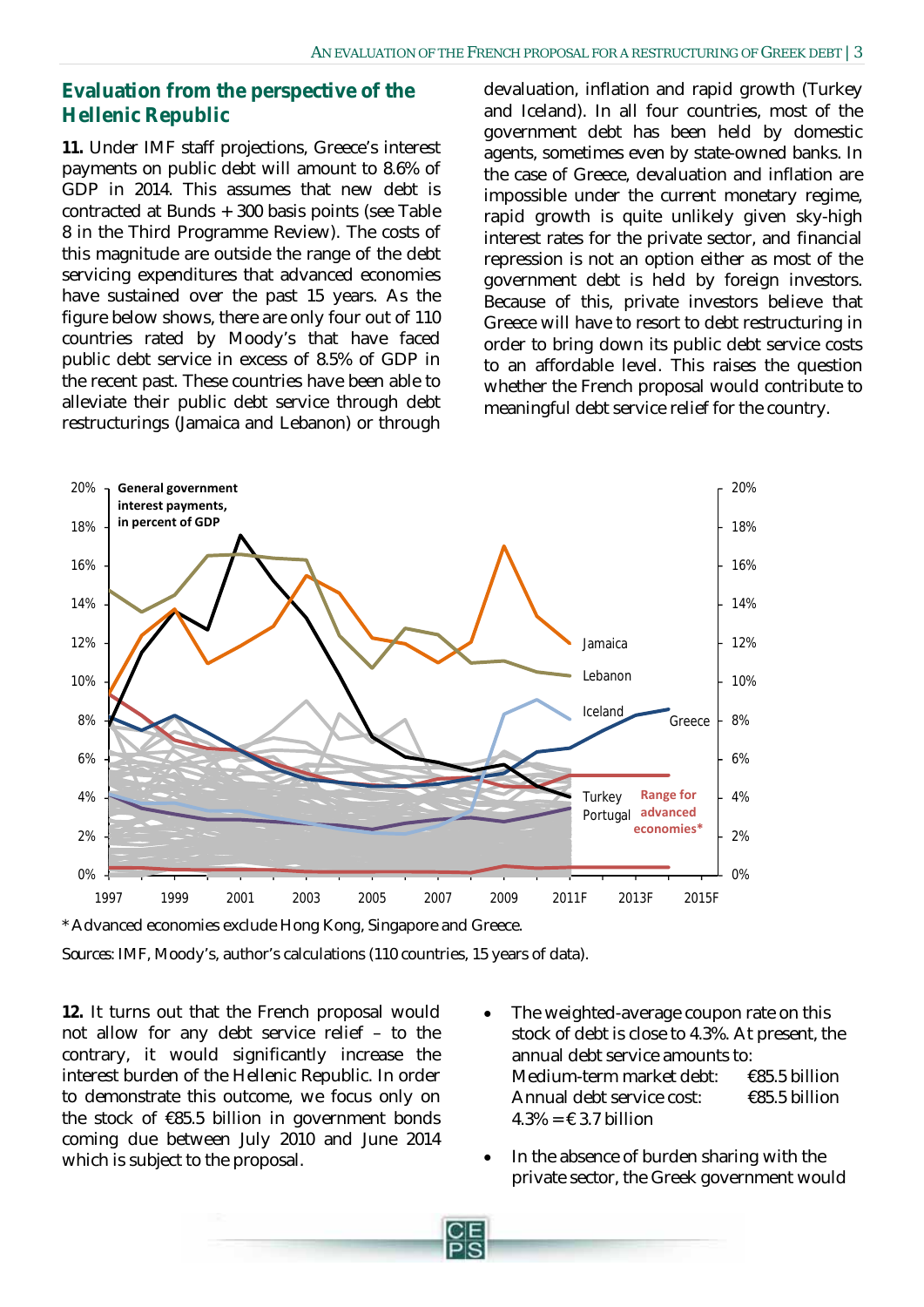#### 4 | CHRISTIAN KOPF

slowly replace this stock of market debt with new loans from official lenders that currently carry an interest rate of 5.5%. In June 2014, the picture would look as follows:

| New market debt:                          | €0 billion                      |
|-------------------------------------------|---------------------------------|
| New multilateral debt:                    | €85.5 billion                   |
| Annual debt service cost:                 | $\epsilon$ 85.5 billion $\cdot$ |
| $5.5\% = \text{\textsterling}4.7$ billion |                                 |

• As explained in paragraph (9) above, full participation in the French proposal until June 2014 would alter Greece's debt profile in the following way:

New bonds with principal guarantee:  $\epsilon$  85.5 billion  $\cdot$  70% =  $\epsilon$  59.9 billion New loans from official creditors:  $\epsilon$  85.5 billion  $\cdot$  53% =  $\epsilon$  45.3 billion Annual debt service cost:  $\text{\textsterling} 105.2$  billion  $\cdot$  5.5% =  $\text{\textsterling} 5.8$  billion

The form of 'burden sharing' proposed by the Fédération Bancaire Française would thus increase Greece's *gross* public sector debt and the sovereign's annual net interest payments by 23% compared to a solution with no private sector involvement at all. Greece would have to target a significantly higher primary surplus in order to sustain this additional debt in the future.

**13.** It can be argued that the French proposal would actually not alter Greece's stock of *net* public sector debt, as the government would acquire financial assets in the form of zerocoupon bonds in the process. However, what counts for a distressed sovereign is not the theoretical concept of net debt but the actual interest payments that have to be financed through tax revenues, and these interest payments are a function of gross government debt. The cash outlets of the Greek government will not be offset by cash revenues from a 30-year zero-coupon bond, because zero-coupon bonds pay no coupons. Furthermore, taking on additional debt at an interest rate of 5.5% in order to purchase a zero-coupon bond with an internal rate of return of 3.8% would leave Greece worse off. Compared to the baseline scenario of rolling all maturing government bonds into new multilateral loans with an interest rate of 5.5%, implementation of the French proposal would increase the net present value of Greece's public debt.

# **Conclusion**

**14.** We have shown that implementation of the French initiative under the proposed parameters would significantly worsen the solvency of the Hellenic Republic. It would result in a marked increase in gross government debt and in net debt service over the coming years. From Greece's perspective, it is difficult not to regard the initiative in its current form as an insult.

**15.** The French proposal mimics the form of the Brady plan, without accepting its economic substance, namely to provide debt relief to countries with a clear sovereign debt overhang. In the 17 sovereign debt restructuring exercises undertaken under the terms of the Brady plan between 1990 and 1997, private sector holders of government bonds accepted to exchange their original claims into new instruments with the same notional but a lower coupon rate (Par bonds) or into new instruments with a lower notional but the same coupon rate (Discount bonds). Under the French proposal for Greece, on the other hand, commercial banks are offering a partial exchange of their original claims into new bonds with the same notional and a higher coupon rate. On top of this, commercial banks are demanding a cash repayment of 30% of their original claim, a principal guarantee on the new bonds, and a GDP-linked surcharge on future coupon payments. Banks would be well-advised to remember that the recovery value on claims against Russia and Argentina were 46% and 25% of original face value, respectively.3 These two countries defaulted on their obligations when interest payments on government debt approached 4% of GDP. In the case of Greece, interest payments on government debt are expected to reach 8.6% of GDP under the most optimistic assumptions, which arguable presents a greater challenge to sovereign creditworthiness. Asking too much from a distressed sovereign may well result in getting too little.

**16.** In spite of its shortcomings, the French proposal is a good starting point in the design of a solution for Greece, as it acknowledges the need

-

<sup>3</sup> Federico Sturzenegger and Jeromin Zettelmeyer, "Haircuts: Estimating Investor Losses in Sovereign Debt Restructurings, 1998–2005", IMF Working Paper 05/137, July 2005 (http://www.imf.org/external/pubs/ft/wp/ 2005/wp05137.pdf)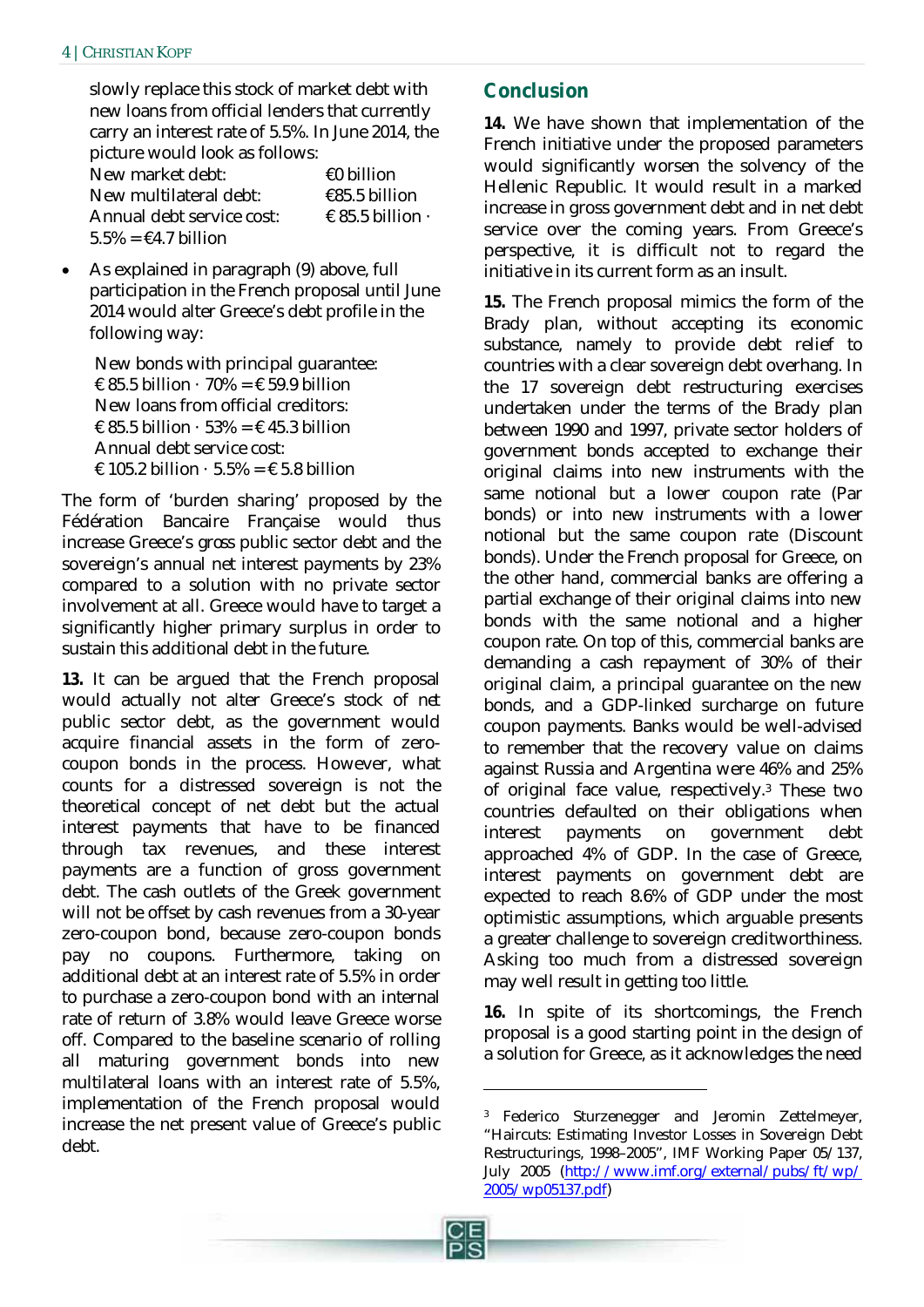for private sector involvement in dealing with the country's sovereign debt overhang. In order to be successful, the parameters of a sovereign debt restructuring debt must alleviate Greece's public debt service costs, and bring interest expenditures on public debt relative to GDP into the range of what advanced economies have been paying over past decades. Reducing the cash component of the planned bond exchange and lowering the coupon rate of the new long-term Greek government bonds with principal guarantee to a level of 1%, plus a GDP-linked surcharge would turn this into a sensible proposal. Private creditors should also be offered an option to exchange their holdings into new long-term Greek government at a somewhat higher coupon rate if they are willing to forego the accounting advantages of the proposed principal guarantee.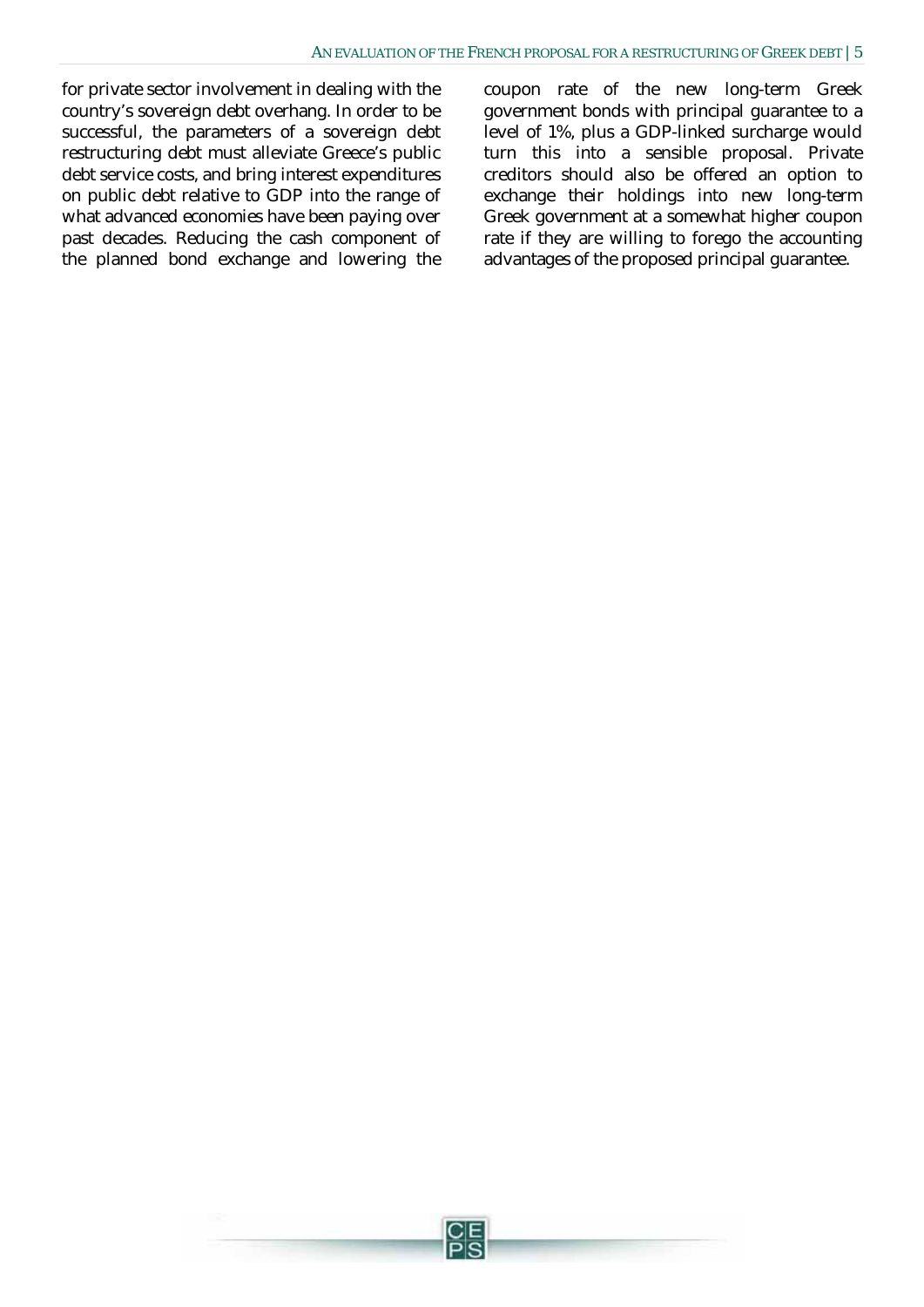#### **Annex**

June 24, 2011

#### **Fédération Bancaire Française**

**To:** Ministère de l'Economie, des Finances et de l'Industrie

**Subject:** Long-term investor initiative for Greece

#### **1) Context**

French regulated investors have committed since April 2010 to maintain their holdings in existing Greek government bonds (the "Existing GGBs")4. This constant support has prevented a possible systemic shock on the Greek debt market and by extension of the European government bond market.

Further to our earlier discussions, we understand that it is now critical (i) to structure a voluntary mechanism allowing Greece to reach €30bn of government financing from private investors by July 1, 2014, and (ii) to prevent credit event on Greece CDS.

#### **2) Proposal**

During the review of holders of Existing GGBs, it has become apparent that a large portion of holders are regulated investors. These investors often have different needs based on accounting, regulatory, tax and investment considerations. Flexibility in any proposed initiative is essential to maximize investor participation. For this reason, it is preferable to offer multiple options to bondholders who have varying needs and constraints.

#### **Assumptions:**

Having no specific information on the holders of the Existing GGBs (private vs. public, institutional vs. retail, amounts per individual bond per holder, etc.), we have assumed the following:

- The total Existing GGBs maturing by mid 2014 amounts to  $\epsilon$ 85.5bn;
- The European Central Bank and Euro Area Central Banks hold €25bn out of the €85.5bn;
- A significant percentage up to  $80\%$  of the holders (the "Participants") of the remaining  $€60.5bn$ would be willing to contribute to the proposed mechanism (i.e. up to €50bn); and
- From July 2011 to July 2014, an estimated  $\epsilon$ 30bn of net financing would be provided to Greece by the Participants.

#### **Objectives:**

-

One of the primary success factors underpinning the European Union and the International Monetary Fund program (the "Program") revolves around the ability of Greece to access international capital markets for debt financing. The medium-term sustainability of the Greek government debt profile and risk of future debt restructuring is of paramount concern for many investors. Further clarity, additional transparency and sharing of information between the European Union, the International Monetary Fund and investors is essential to restoring investor confidence in Greece.

The long-term investor initiative for Greece (the "Proposal") aspires, through the provision of long-term financing, to reduce short-term stresses on the Greek debt profile and to allow Greece to focus on longerterm investments needed to generate economic growth and foster a durable recovery. The performance-

<sup>4</sup> This amount and the proposed mechanism exclude any Greek sovereign bonds held on trading books.

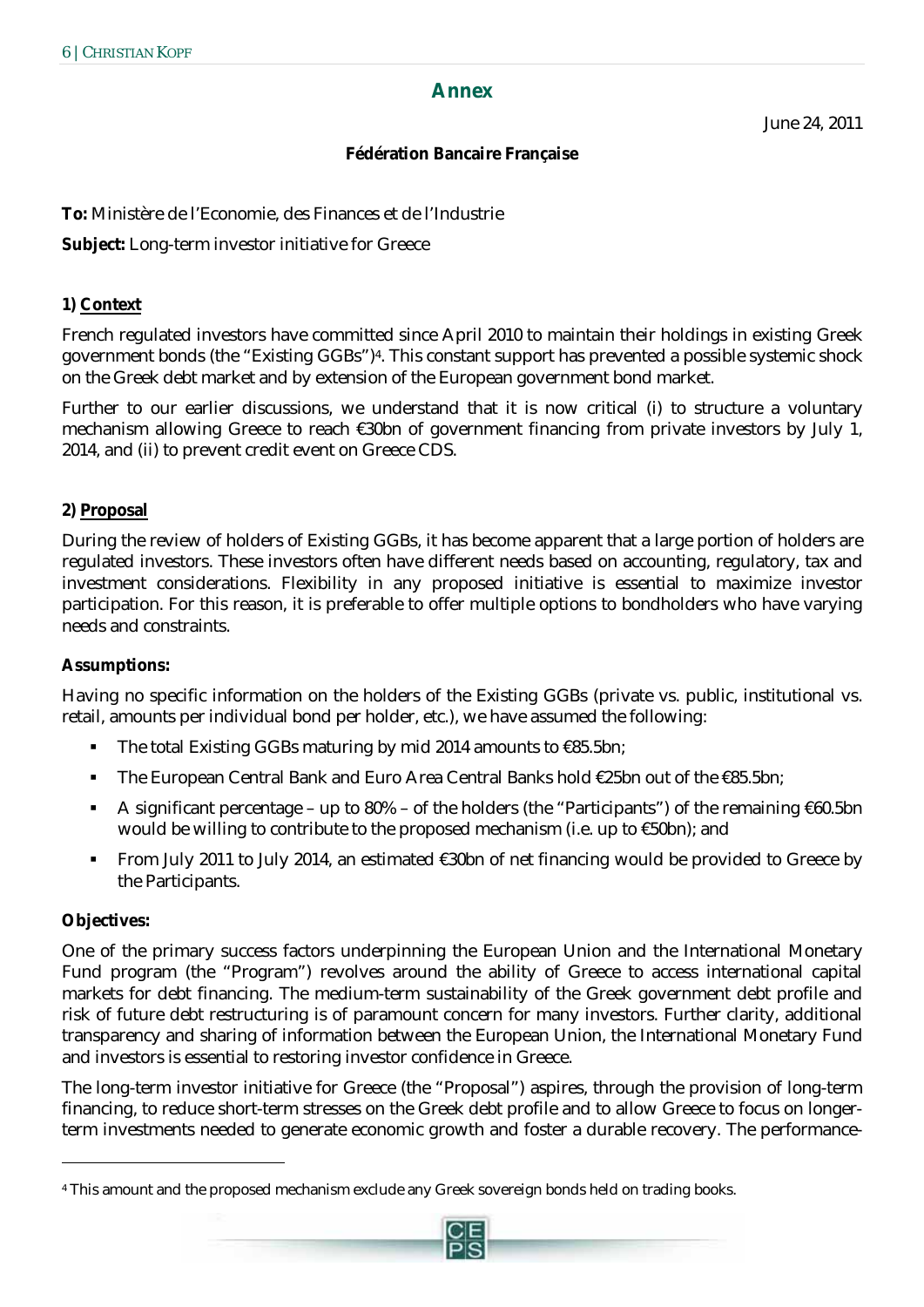based remuneration linked to Greek GDP growth further supports the spirit of cooperation between private sector investors and Greece to make economic recovery objectives a reality as soon as possible.

## **Description of the Proposal**

The European Union and the International Monetary Fund would continue to provide new debt financing to Greece, in coordination with the commitment provided by the Participants, to support the mediumterm sustainability of the Greek fiscal situation.

During the period from July 2011 until June 2014 (the "Period"), following each redemption of Existing GGBs, each Participant undertakes to participate in one of the following options.

## *Option 1: 30-year financing to Greece principal-guaranteed by SPV*

Participants will invest a minimum of 70% of the principal amount of proceeds received (the "Received Amounts") in new Greek government bonds, resulting in a net debt financing of at least 50% of the Received Amounts for Greece, as described below (the "New GGBpg"):

- Government bonds issued by the Hellenic Republic with a maturity at issue of 30 years;
- With a full principal guarantee by an SPV collateralised by zero-coupon bonds purchased from one or more AAA-rated sovereigns, supranational institutions or European agencies (the "Collateral");
- Bearing interest at a rate of 5.5%<sup>5</sup> plus the yearly Greek GDP growth capped at 2.5% and floored at 0% per annum<sup>6</sup>; and
- Listed on an EU regulated market, but with restricted trading in the New GGBpg until  $1<sup>st</sup>$  January 20227.



## **Description of the Collateral SPV Structure**

The cash price of the 30-year zero-coupon bonds is expected to be around 30% of par

<u>.</u>

<sup>7</sup> Trading and transferability restrictions do not apply to ECB financing transactions



 $^6$  The Collateral is placed with the ECB as trustee for safe-keeping<br><sup>7</sup> The New Investment Amount is equal to a minimum of 70% of the Received Amount

<sup>5</sup> Similar to the current interest rate paid by Greece for its borrowings under the European Union financing package

<sup>6</sup> To compensate for the significantly longer maturity lending compared to the 7.5-year financing provided by the European Union financing package